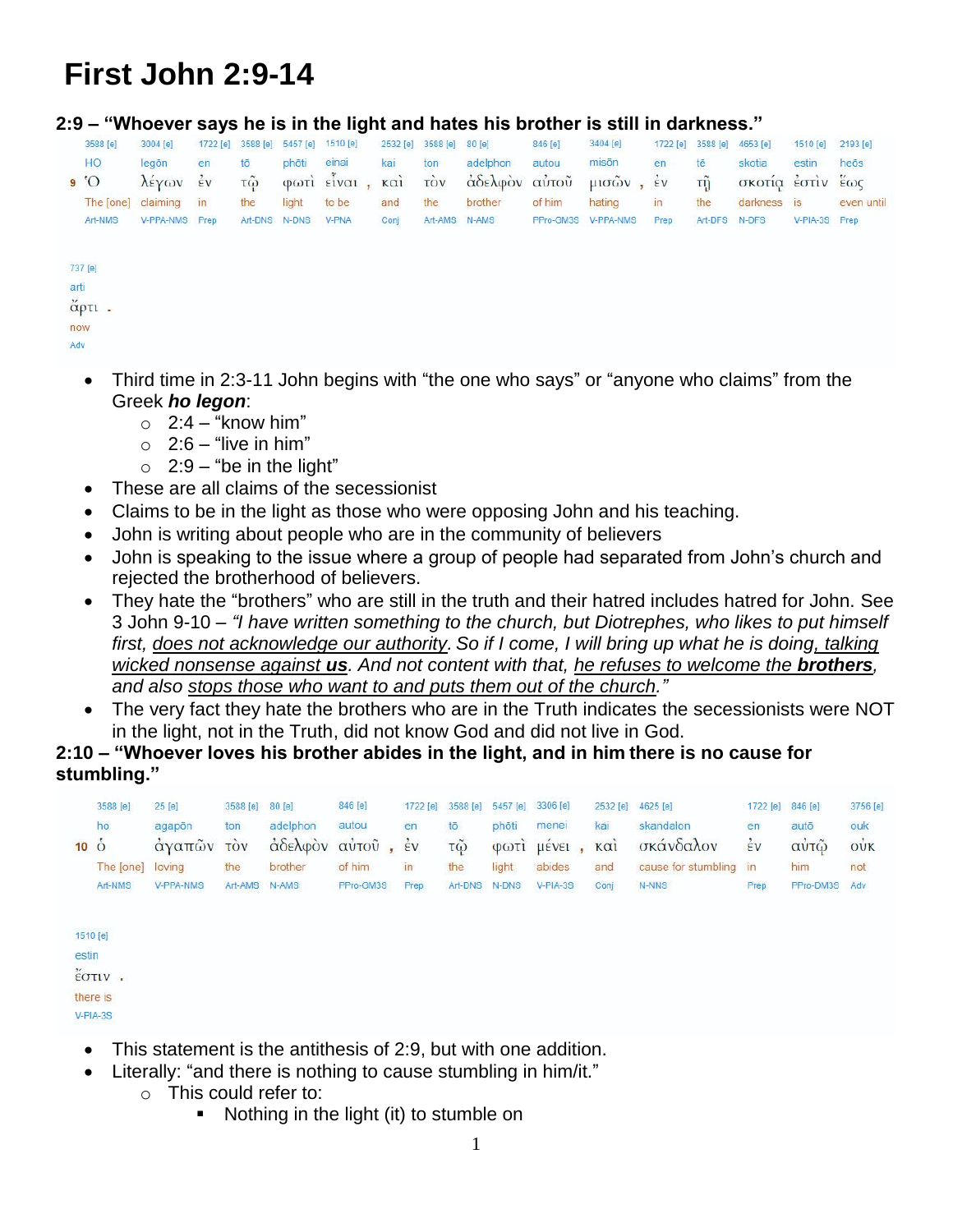- Nothing in the man (him) to stumble on.
- "in him there is no cause for stumbling" or "there is nothing in him to make him stumble."
- "Stumble" is *skandalon* which is used 15x in NT
	- o Making others stumble into sin:
		- Uohn 6:61; 16:1
		- $\blacksquare$  Luke 17:1
		- **Matthew 13:41;16:23; 18:7**
		- **Romans 14:13; 16:17**
		- $-1$  John 2:10
		- Revelation 2:14
	- o Causing people to be shocked by immorality or violation of a standard so they reject the truth:
		- Romans 9:33
		- <sup>1</sup> 1 Corinthians 1:23
		- Galatians 5:11
		- $\blacksquare$  1 Peter 2:8
	- o Making yourself stumble:
		- **John 11:9**
	- o Judgment
		- Romans 11:9
- In the lives of those who walk in the light there is nothing to make them sin.
- "Sin" in this context of 1 John would be the sin of joining the secessionists in their denial of the Truth and false doctrine of Jesus. (Like the sin in the book of Hebrews is failing to continue in Christ and returning to a religious system.)

## **2:11 – "But whoever hates his brother is in the darkness and walks in the darkness, and does not know where he is going, because the darkness has blinded his eyes."**

|                 | 3588 [e]                                    | 1161 [e]                | 3404 [e]          | 3588 [e]                | 80 [e]                                               | 846 [e]   | 1722 [e]             | 3588 [e]   | 4653 [e]      |       | 1510 [e]          | 2532 [e]    | 1722 [e]       | 3588 [e] | 4653 [e] | 4043 [e]          |  |
|-----------------|---------------------------------------------|-------------------------|-------------------|-------------------------|------------------------------------------------------|-----------|----------------------|------------|---------------|-------|-------------------|-------------|----------------|----------|----------|-------------------|--|
|                 | ho                                          | de.                     | misön             | ton                     | adelphon                                             | autou     | en                   | tē         | skotia        | estin |                   | kai         | en             | tē       | skotia   | peripatei         |  |
| $11\dot{\circ}$ |                                             | $\delta \dot{\epsilon}$ | μισών             | <b>TOV</b>              | αδελφον αυτού                                        |           | $\frac{1}{2}v$       | τñ         | σκοτία έστιν, |       |                   | $k\alpha i$ | $\frac{1}{2}v$ | τῆ       |          | σκοτία περιπατεί; |  |
|                 |                                             | The [one] however       | hating            | the                     | brother                                              | of him    | in                   | the        | darkness is   |       |                   | and         | $\mathsf{in}$  | the      | darkness | walks             |  |
|                 | Art-NMS                                     | Conj                    | V-PPA-NMS         | Art-AMS                 | N-AMS                                                | PPro-GM3S | Prep                 | Art-DFS    | N-DFS         |       | $V-PIA-3S$        | Conj        | Prep           | Art-DFS  | N-DFS    | $V-PIA-3S$        |  |
|                 | 2532 [e] 3756 [e]                           | 1492 [e]                | 4225 [e] 5217 [e] |                         | 3754 [e]                                             | 3588 [e]  | 4653 [e]             | 5186 [e]   |               |       | 3588 [e] 3788 [e] |             | 846 [e]        |          |          |                   |  |
| kai             | ouk                                         | oiden                   | pou               | hypagei                 | hoti                                                 | hē        | skotia               | etyphlösen |               | tous  |                   | ophthalmous | autou          |          |          |                   |  |
| καὶ             | $\dot{\text{o}}$ <b>V</b> $\ddot{\text{k}}$ | $o$ ιδεν που            |                   |                         | υπάγει, ότι ή σκοτία ετύφλωσεν τους οφθαλμους αυτού. |           |                      |            |               |       |                   |             |                |          |          |                   |  |
| and             | not                                         |                         |                   | knows where he is going | because the                                          |           | darkness has blinded |            |               | the   | eyes              |             | of him         |          |          |                   |  |
| Conj            | Adv                                         | V-RIA-3S Adv            |                   | $V-PIA-3S$              | Conj                                                 | Art-NFS   | N-NFS                | $V-AIA-3S$ |               |       | Art-AMP N-AMP     |             | PPro-GM3S      |          |          |                   |  |

- Not only are they standing in darkness, they are moving around in the darkness. A person could be safe hiding in darkness, but once you start to move around the danger is unknown and unseen.
- "walking in darkness" is equal to "not knowing where he is going"
	- o John 12:35
- $\bullet$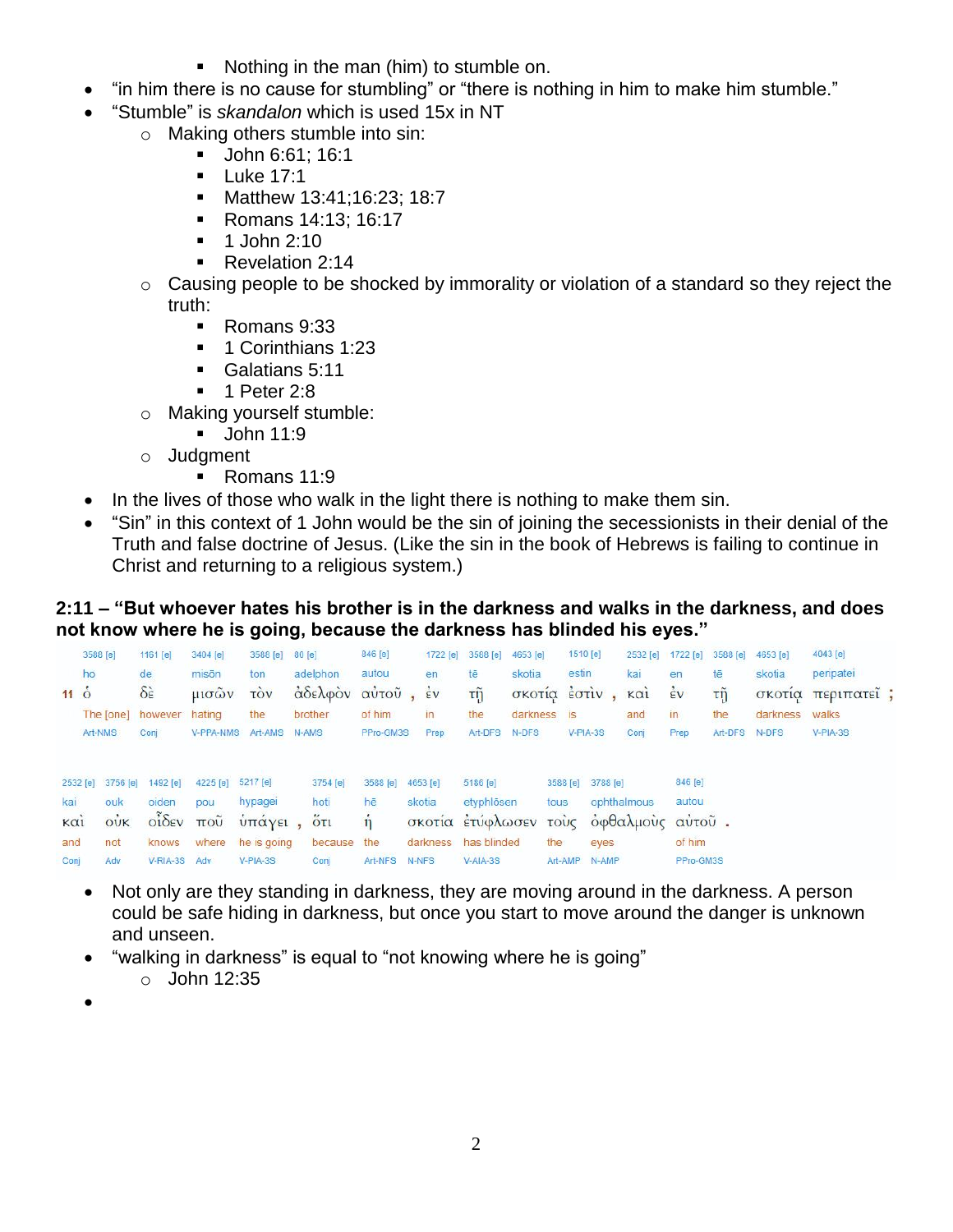## **2:12-14 – An Affirmation for the Believers**

- 1. "I write to you"
- 2. John is going to affirm to his readers that they already:
	- a. Have sins forgiven
	- b. Know him who is from the beginning
	- c. Overcome the evil one
	- d. Strong because the Word of God dwells in them
- 3. These words of affirmation separate John's readers from the secessionists and what was said previously to condemn the secessionists.
- 4. These words of affirmation set the readers up for the words of exhortation that follow in 2:15ff.
- 5. "I write to you" or *grapho* is always found in the present tense between 1:1-2:13 (1:4; 2:1; 2:7; 2:12; 2:13 twice). But, beginning in 2:14 (3x) *grapho* is written in the aorist tense *egrapsa*, "I wrote to you."
	- a. "I write to you" (*grapho*) in 2:12-13 refers what John is writing and may indicate he is writing the first three lines (children, fathers, young men) to affirm the true faith of his readers from the present mistakes of the secessionists.
	- b. "I wrote to you" (*egrapsa*) in 2:14 because John is now referring back and repeating the affirmations in the first three lines to children, fathers, and young men because they were written in the past (immediate past!) to push his readers into the greater growth he addresses beginning in 2:15.
- 6. What does "children", "young men" and "fathers" refer to?
	- a. A simple (but, likely wrong) explanation is that these are three levels or groups of believers that are in John's community/church/fellowship.
	- b. The word "children" (2:12 *teknia*; 2:13 *paidia*) is used throughout John's letter to refer to the believers he is writing to. This reflects the author's attitude toward the readers, his affection for them and the fact that he is their senior leader/apostle. It is unlikely that only here in 2:12-13 "children" refers to a younger, less mature believer. "Children" refers to ALL those who are in the church that John is writing. This means there are only two groups left to identify: young men and fathers.
	- c. "Young men" (*neaniskoi*) and "Fathers" (*pateres*) could refer to spiritual maturity or it could refer to physical age. Since "children" does not refer to the spiritually young, immature, then this probably does not refer to those who are partly mature and fully mature especially when you read what they are commended for.
	- d. The only other place in the NT where believers are referred to as fathers in is 1 Timothy 5:1 where Timothy is told to treat the older man as if he were your father. This is a reference to physical age and has nothing to do with spiritual development.
	- e. Likewise in the same place in 1 Timothy 5:1 Paul tells Timothy to "Treat younger men as brothers."
	- f. The word *hoti* translated "because" or "that".
		- i. "Because" would indicate these people have the spiritual position and potential to achieve.
		- ii. "That" would be making a declarative statement. You have been forgiven! You have known him who is from the beginning! You have overcome the evil one!

## **2:12 – "I am writing to you, little children, because your sins are forgiven for his name's sake.**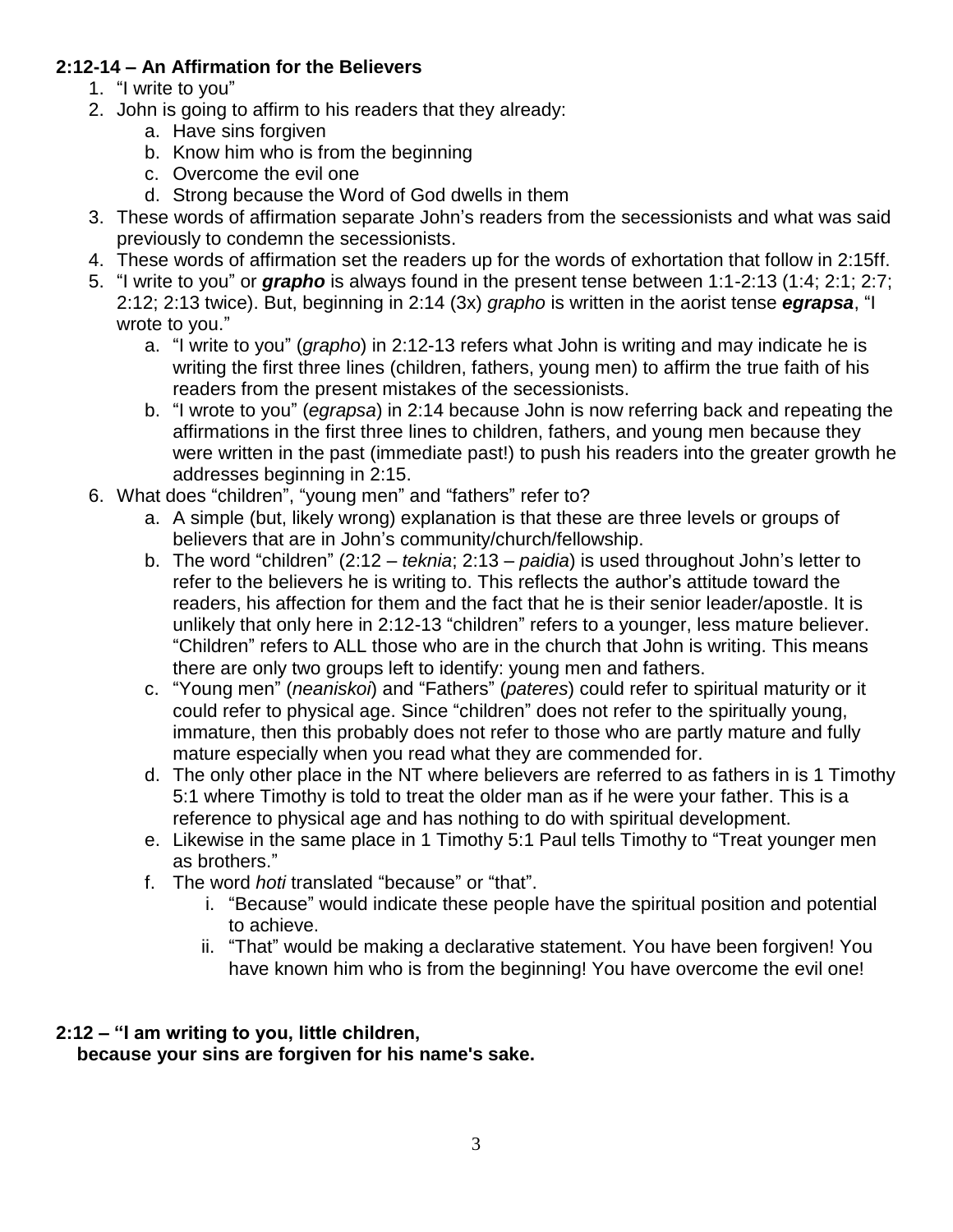| 1125 [e]   | 4771 [e] | 5040 [e]                   | 3754 [e] | 863 [e]                                    | 4771 [e]                          | 3588 [e] 266 [e] |               | 1223 [e]        |
|------------|----------|----------------------------|----------|--------------------------------------------|-----------------------------------|------------------|---------------|-----------------|
| Grapho     | hymin    | teknia                     | hoti     | apheontai                                  | hymin                             | hai              | hamartial     | dia             |
|            |          | 12 Γράφω ύμιν, τεκνία, ότι |          | αφέωνται                                   | $\hat{v}$ $\hat{\mu} \tilde{\nu}$ | $\alpha i$       | άμαρτίαι, διά |                 |
| write      | to you   |                            |          | little children because have been forgiven | you                               | [your]           | sins          | for the sake of |
| $V-PIA-1S$ | PPro-D2P | N-VNP                      | Conj     | V-RIM/P-3P                                 | PPro-D2P Art-NFP N-NFP            |                  |               | Prep            |
|            |          |                            |          |                                            |                                   |                  |               |                 |

| 3588 [e]      | 3686 [e]    | 846 [e]   |
|---------------|-------------|-----------|
| to            | onoma       | autou     |
| τò            | όνομα αυτού | ÷         |
| the           | name        | of him    |
| Art-ANS N-ANS |             | PPro-GM3S |

- Sins have been forgiven in the perfect tense. This is the point of salvation and a continuation according to 1 John 1:7 and 9.
- This is the state of every believer at all times.
- $\bullet$  "the Name" this is the first use of "the Name" (will be repeated in 3:23; 5:13; 3 John 7 and used in John 20:30-31). It was Jesus who did this and knowing the Name is having the power of that name in effect.

## **2:13 – "I am writing to you, fathers,**

 **because you know him who is from the beginning.**

## **I am writing to you, young men,**

 **because you have overcome the evil one.**

## **I write to you, children,**

#### **because you know the Father."**

| 1125 [e]<br>graphō<br>13<br>V-PIA-1S                                 | 4771 [e]<br>hymin<br>γράφω<br>I am writing<br>to you<br>PPro-D2P | $\tilde{v}$ $\mu \tilde{v}$ , | 3962 [e]<br>pateres<br>πατέρες<br>fathers<br>N-VMP |                    | 3754 [e]<br>hoti<br>$\ddot{\text{o}}$ <sub>Tl</sub><br>because<br>Coni | 1097 [e]<br>egnökate<br>V-RIA-2P | εγνώκατε<br>you have known               | 3588 [e]<br>ton<br>τòν<br>him who [is]<br>Art-AMS            | 575 [e]<br>ap'<br>$\alpha$ <sup>T</sup><br>from<br>Prep | 746 [e]<br>archés<br>αρχής.<br>N-GFS | [the] beginning                                    | 1125 [e]<br>graphō<br>γράφω<br>am writing<br>$V-PIA-1S$ |  |
|----------------------------------------------------------------------|------------------------------------------------------------------|-------------------------------|----------------------------------------------------|--------------------|------------------------------------------------------------------------|----------------------------------|------------------------------------------|--------------------------------------------------------------|---------------------------------------------------------|--------------------------------------|----------------------------------------------------|---------------------------------------------------------|--|
| 4771 [e]<br>hymin<br>$ν$ μιν<br>$\overline{ }$<br>to you<br>PPro-D2P | 3495 [e]<br>neaniskoi<br>νεανίσκοι<br>young men<br>N-VMP         |                               | 3754 [e]<br>hoti<br>$5\pi$<br>because<br>Conj      | 3528 [e]           | nenikēkate<br>νενικήκατε<br>you have overcome<br>V-RIA-2P              |                                  | 3588 [e]<br>ton<br>τòν<br>the<br>Art-AMS | 4190 [e]<br>poneron<br>πονηρόν<br>¥<br>evil [one]<br>Adj-AMS | 1125 [e]<br>egrapsa<br>έγραψα<br>V-AIA-1S               | I have written                       | 4771 [e]<br>hymin<br>$ν$ μιν<br>to you<br>PPro-D2P | 3813 [e]<br>paidia<br>παιδία,<br>children<br>N-VNP      |  |
| 3754 [e]<br>hoti                                                     | 1097 [e]<br>egnökate                                             |                               | 3588 [e]<br>ton                                    | 3962 [e]<br>Patera |                                                                        |                                  |                                          |                                                              |                                                         |                                      |                                                    |                                                         |  |

 $\overline{O}$ <sub>U</sub> έγνώκατε TOV Πατέρα.

because you have known the Father

V-RIA-2P Art-AMS N-AMS Conj

• "Him who is from the beginning: